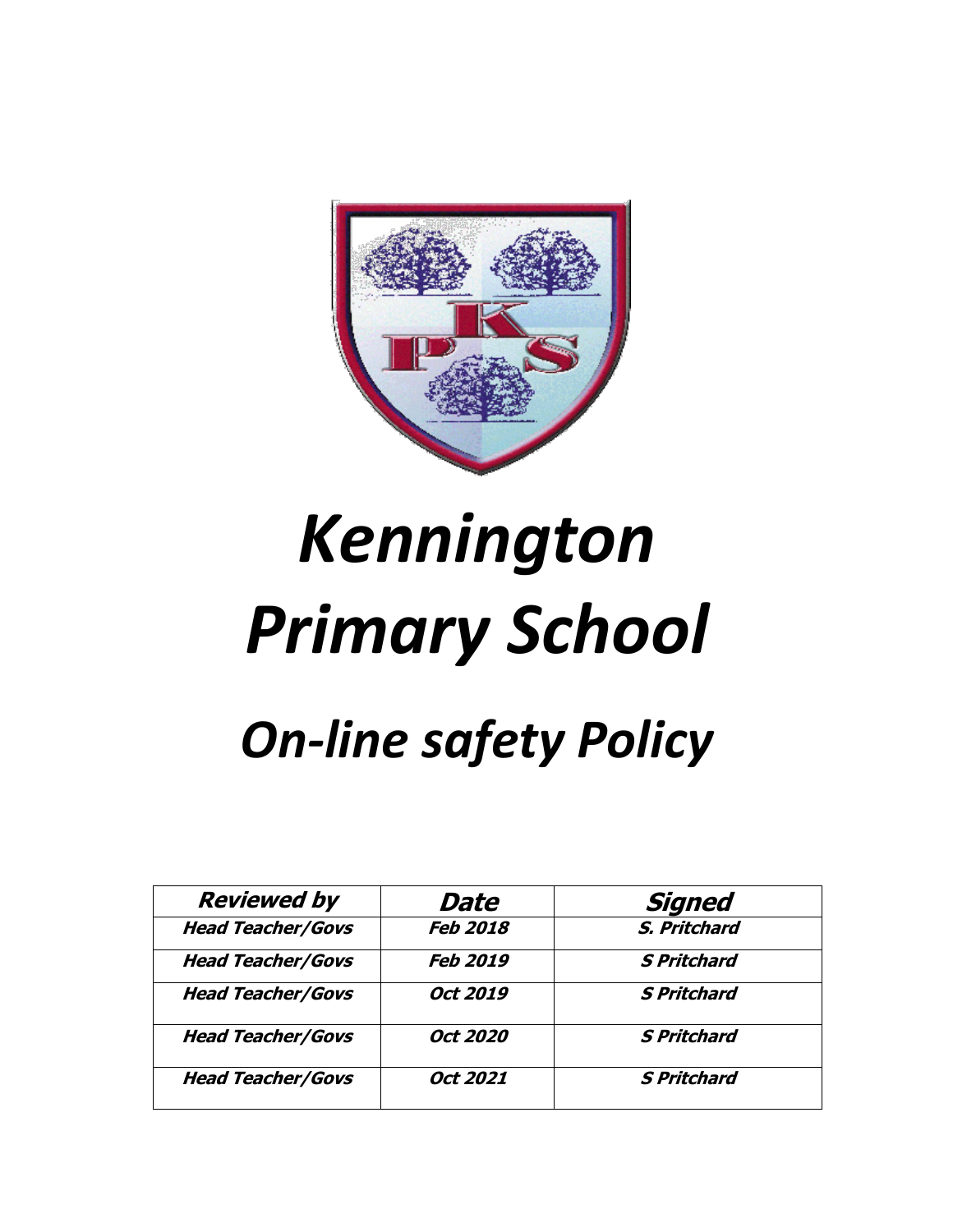#### **On-line safety Policy**

The On-line safety Policy was created in conjunction with the following two documents:

The Lancashire on-line safety Framework Document The Lancashire on-line safety Guidance Document

The Lancashire on-line safety Guidance Document offers support and prompts to enable schools to consider the appropriate responses to on-line safety in their settings and is intended to be used alongside the on-line safety Framework.

The on-line safety Framework Document enables schools to collate responses from the Guidance Document into the appropriate sections.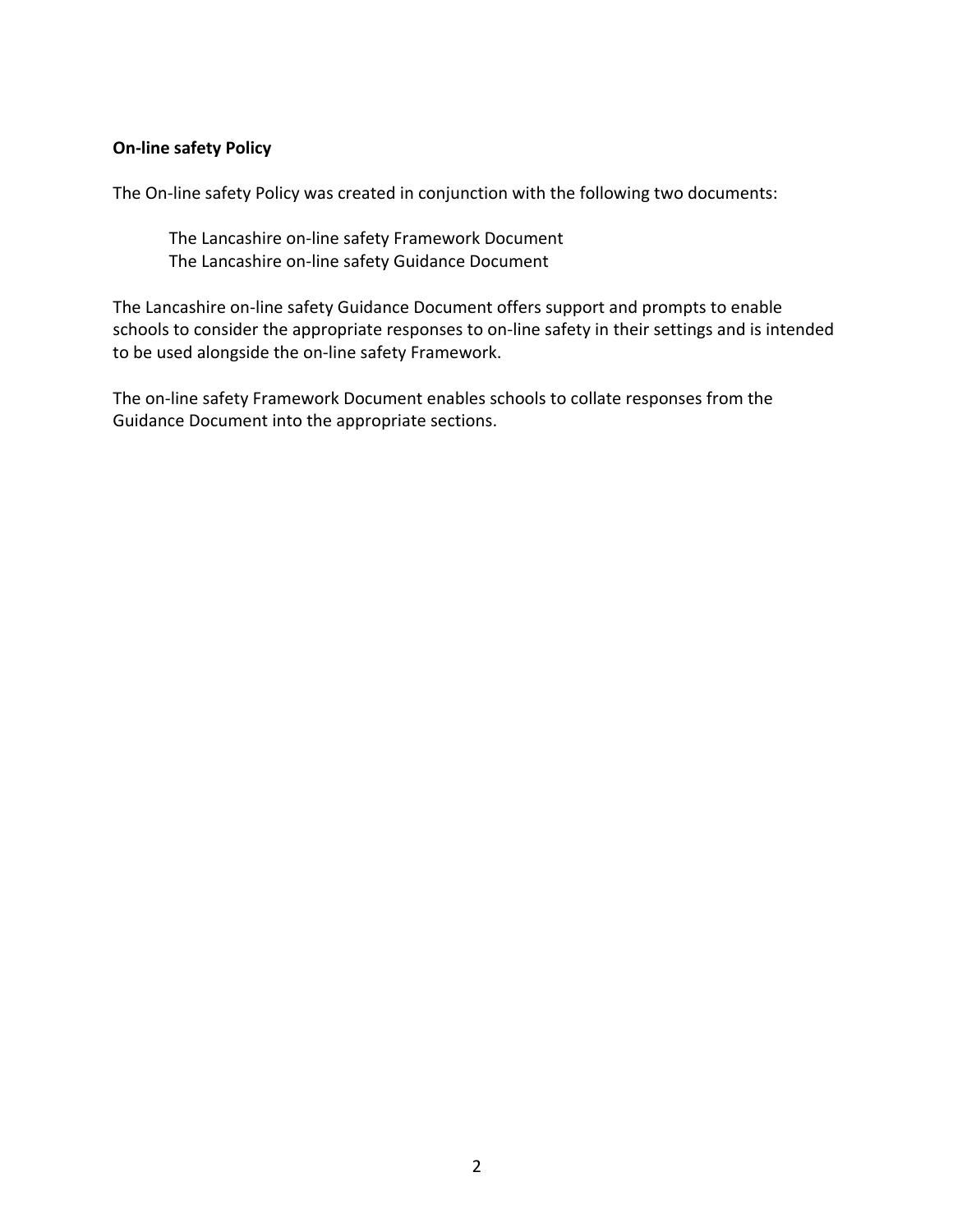#### **Contents**

- 1. Introduction
- 2 School's vision for on-line safety
- 3. The role of the school's on-line safety Champion
- 4. Policies and practices
- 4.1 Security and data management
- 4.2 Use of mobile devices
- 4.3 Use of digital media
- 4.4 Communication technologies
- 4.5 Acceptable Use Policy (AUP)
- 4.6 Dealing with incidents
- 5. Infrastructure and technology
- 6. Education and Training
- 6.1 on-line safety across the curriculum
- 6.2 on-line safety Raising staff awareness
- 6.3 on-line safety Raising parents/carers awareness
- 6.4 on-line safety Raising Governors' awareness
- 7 Monitoring Systems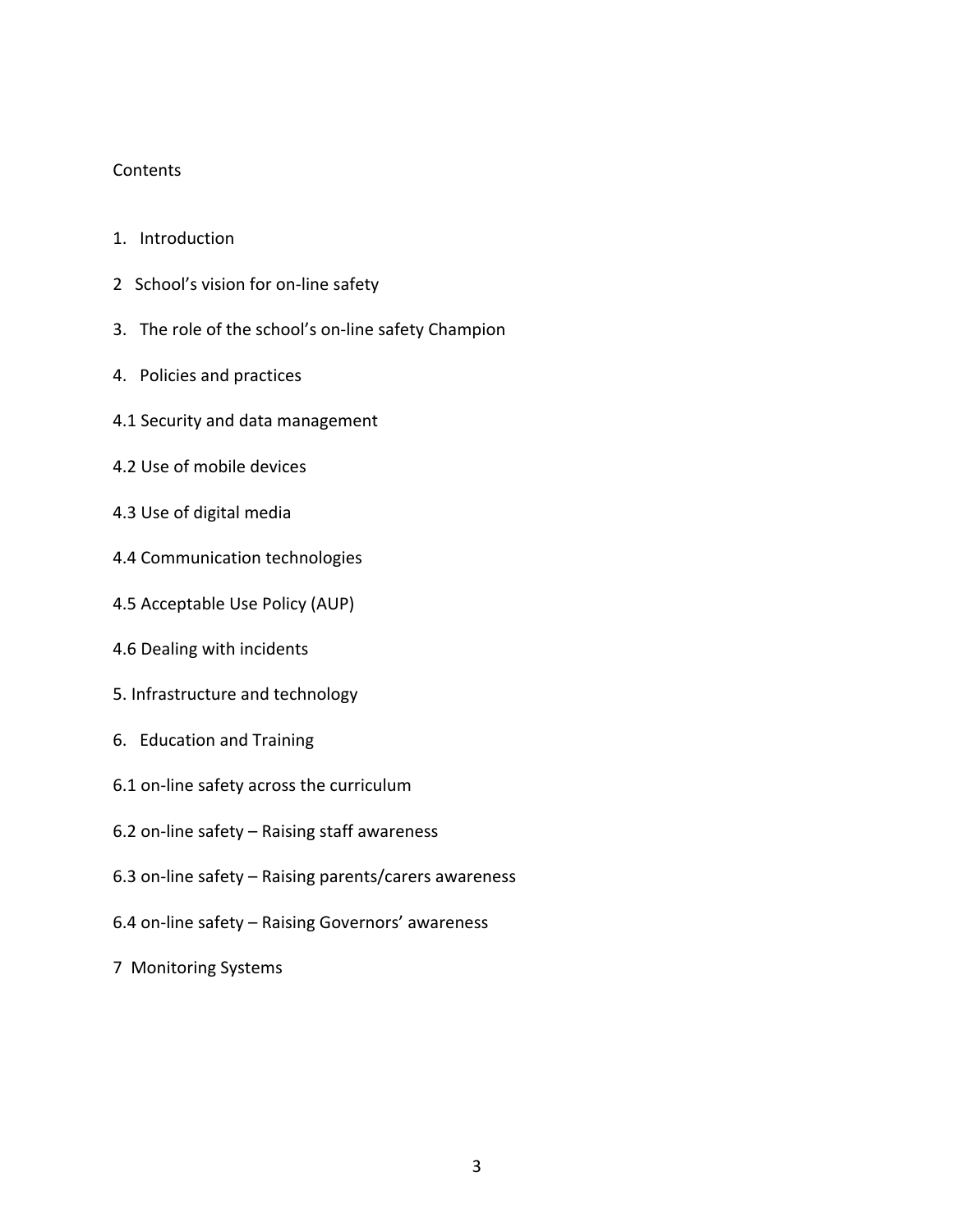## **On-line safety Policy Kennington Primary School**

#### **1. Introduction**

This policy applies to all members of the school community (including staff, pupils, parents/carers, visitors and school community users).

Research has proven that use of technology brings enormous benefits to learning and teaching. However, as with many developments in the modern age, it also brings an element of risk. Whilst it is unrealistic to eliminate all risks associated with technology, the implementation of an effective on-line safety Policy will help children to develop the skills and confidence to manage potential risks and considerably reduce their impact.

Our on-line safety Policy, as part of the wider safeguarding agenda, outlines how we will ensure our school community is prepared to deal with the safety challenges that the use of technology brings. The policy is organised in in the following sections:

- Policies and Practices
- Infrastructure and Technology Education and Training
- Standards and Inspection.

#### **2. School's vision for on-line safety**

There is no getting away from that fact that technology is now part of our everyday lives. Whether it be at work, school or in the home the way we interact with technology and the way it interacts with us has changed rapidly over the last 20 years and will inevitably continue to do so. At Kennington Primary School, we have adopted many new technologies as we have seen the potential benefits they have in improving the outcomes for our children. We want to equip them with the basic skills needed for life in the  $21<sup>st</sup>$  century. We understand that we have a responsibility to teach children about all aspects of technology including those ones which may make them vulnerable if used inappropriately. We also have a duty to our staff to provide them with a framework which allows them to remain safe whilst using new technologies with our young people.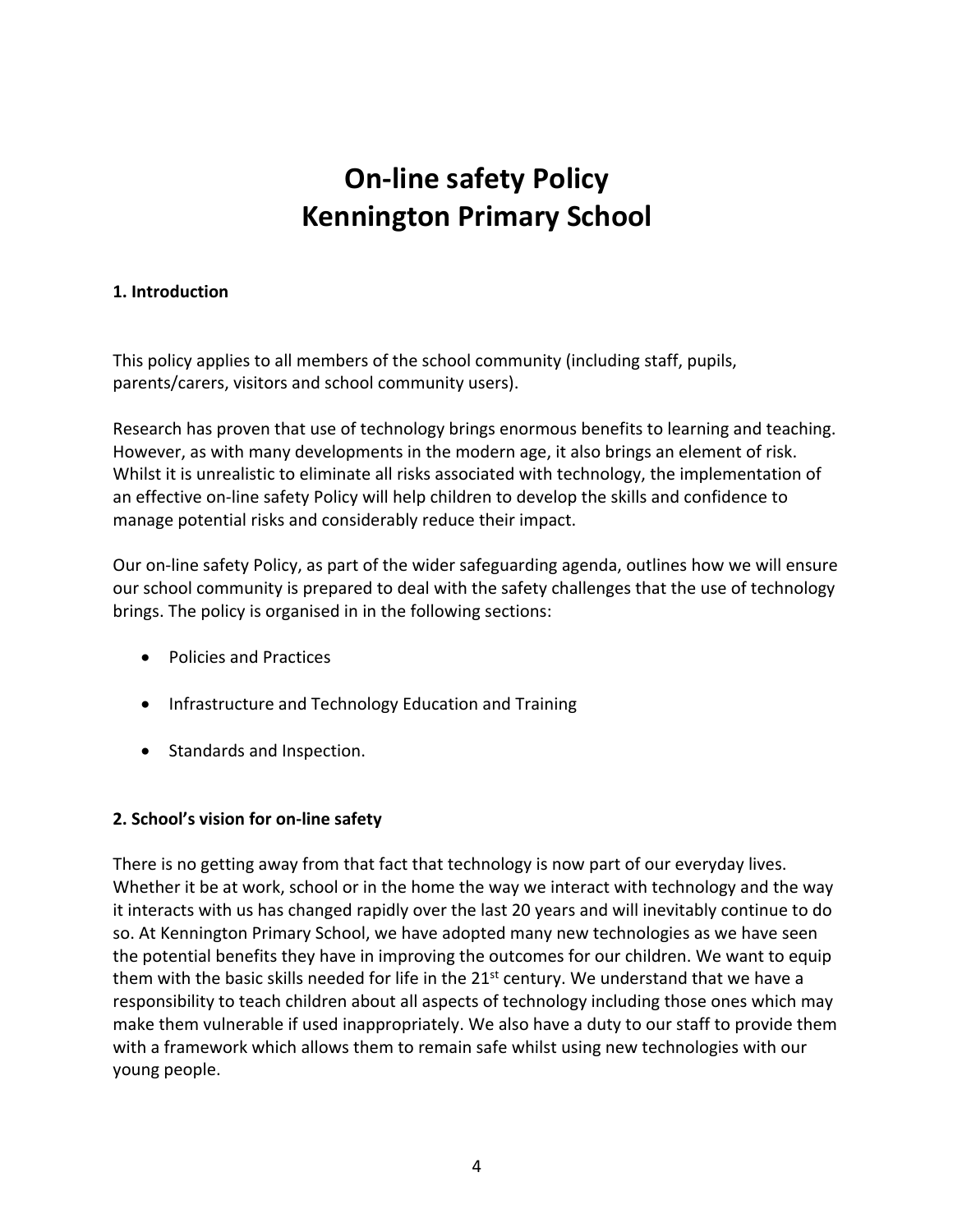#### **3. The role of the school's on-line safety Champion**

The on-line safety Champion in our school is our nominated person as a point of contact for online safety related issues and incidents. They will work closely with the Health and Safety Officer and ICT subject Leader to fulfil the role outlined below.

#### **Our on-line safety Champion is Simon Pritchard**

The role of the on-line safety Champion in our school includes:

- Responsibility for ensuring the development, maintenance and review of the school's on-line safety Policy and associated documents, including Acceptable Use Policies.
- Ensure that the policy is implemented and that compliance with the policy is actively monitored.
- Ensure all staff are aware of reporting procedures and requirements should an on-line safety incident occur.
- Ensure the on-line safety Incident Log is appropriately maintained and regularly reviewed.
- Personally keeping up-to-date with on-line safety issues and guidance through liaison with the Local Authority Schools' ICT Team and through advice given by national agencies such as the Child Exploitation and Online Protection Centre (CEOP).
- Providing or arranging on-line safety advice/training for staff, parents/carers and governors.
- Ensuring the SLT, staff, pupils and governors are updated as necessary.
- Liaising closely with all the school's Designated Senior Person/ Child Protection Officer to ensure a coordinated approach across relevant safeguarding areas.

#### **4. Policies and practices**

This on-line safety policy should be read in conjunction with the following other related policies and documents:

• Child protection policy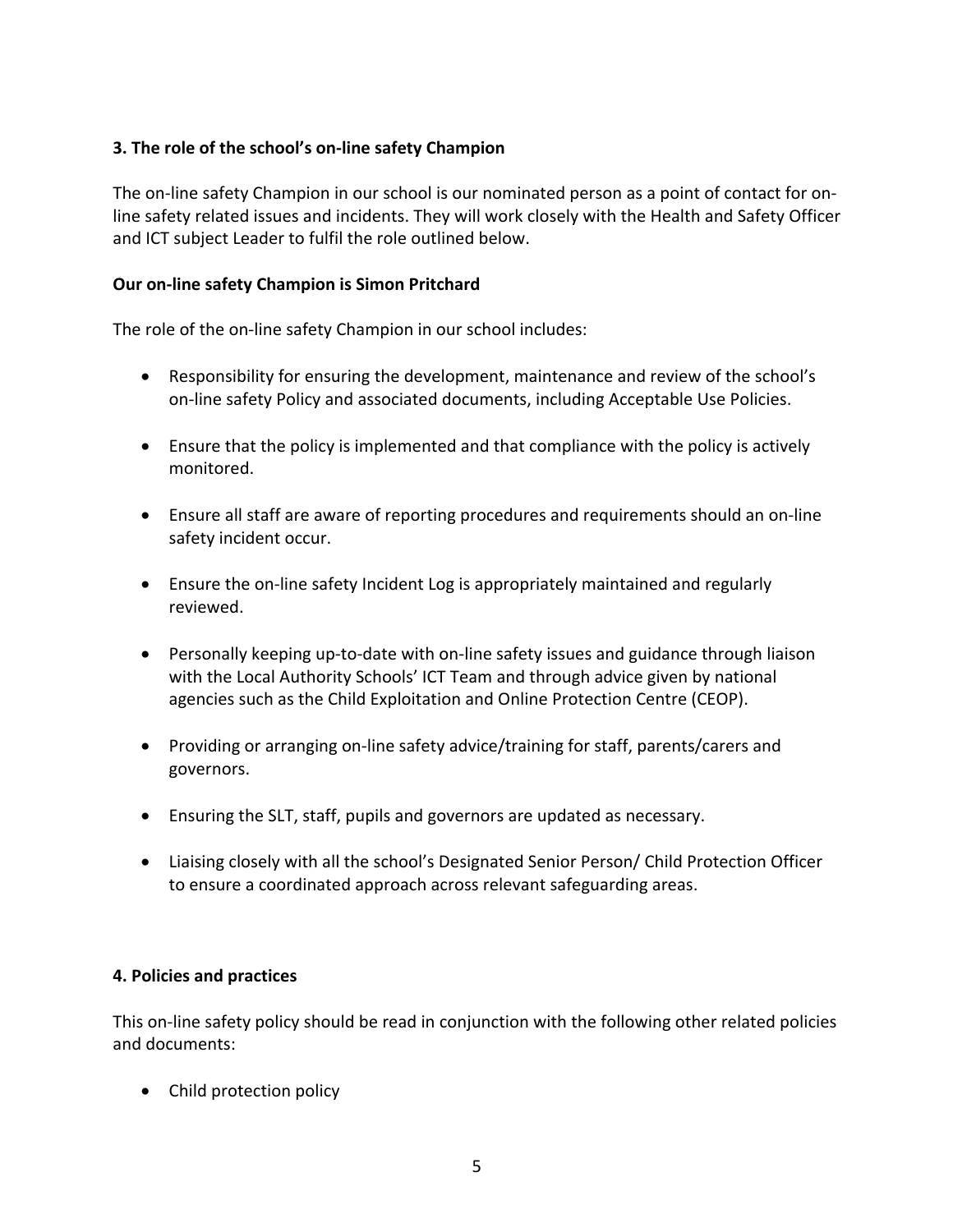- Peer on Peer Abuse Policy
- Anti-Bullying policy
- Health and Safety policy
- SEN policy

#### **4.1 Security and data management**

In line with the requirements of the Data Protection Act (1998), sensitive or personal data is recorded, processed, transferred and made available for access in school. This data must be

- Accurate
- Secure
- Fairly and lawfully processed
- Processed for limited purposes
- Processed in accordance with the data subject's rights
- Adequate, relevant and not excessive
- Kept no longer than necessary
- Only transferred to others with adequate protection.

In our school, data is kept secure and all staff are informed as to what they can/cannot do with regard to data in the following ways:

- Our school business manager and Head teacher map key information that is held.
- All staff are aware of the location of data and are aware of their legal responsibilities.
- Paper copies of data MUST be kept in a secure place where children or parents cannot access it easily. If removed from school premises it MUST be kept in a safe place and will be shredded once finished with.
- Any data that stored electronically MUST be saved on a device that has password protection or is encrypted and deleted once no longer needs to be used.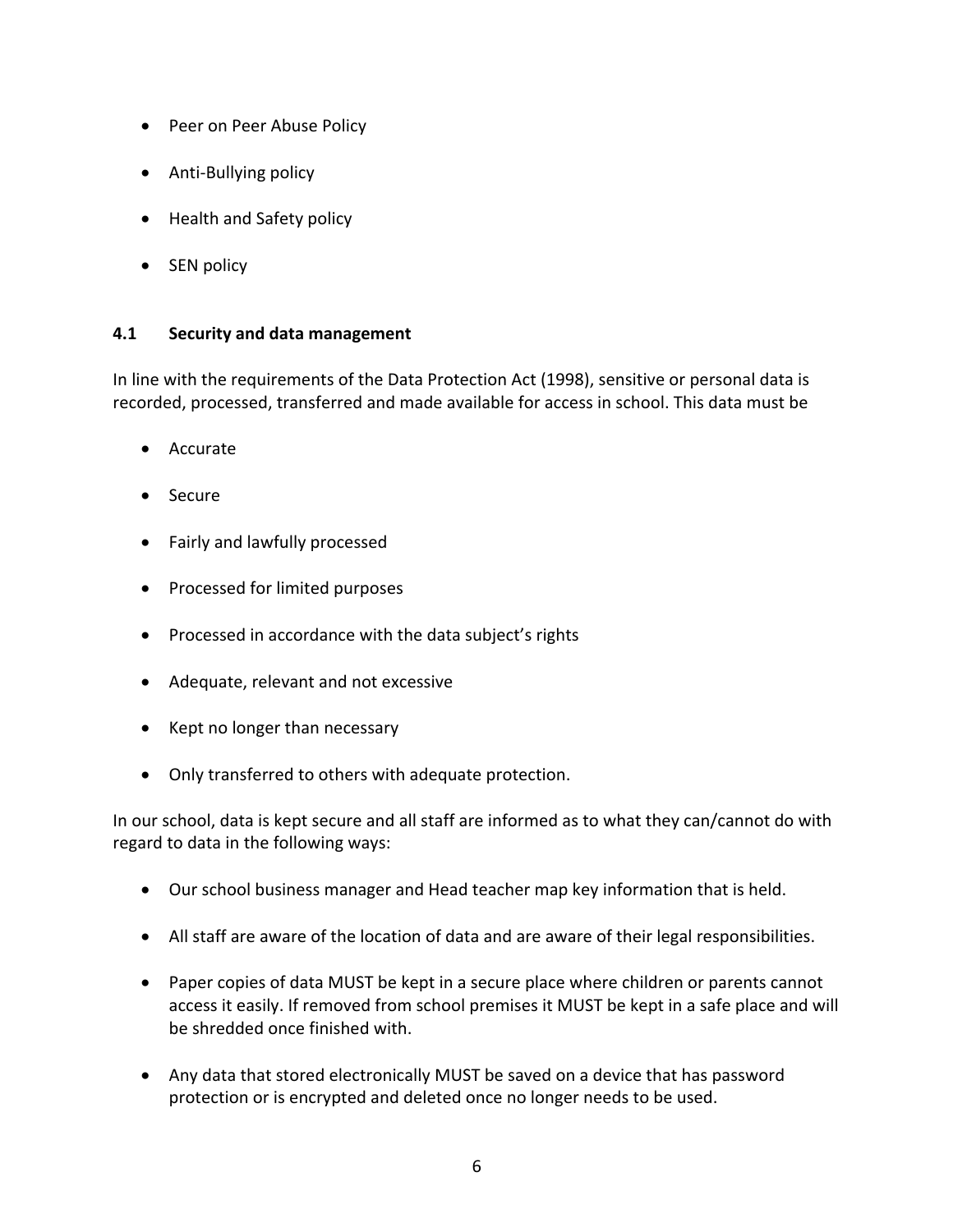- Electronic data were possible should be worked on in school, but if needed at home it may be removed from school premises but only on devices that are password protected or encrypted.
- Where possible staff should use equipment provided by the school to work on data and NOT download onto personal devices.
- If data is e-mailed to a member of staff it MUST be sent to a school e-mail address and not a personal one.
- Staff MUST ensure that mobile devices that contain data are not left accessible to children (for example pen drives left in computers).
- If data is stolen or lost it MUST be reported to the head and police (for example if a car is stolen with a laptop in the boot) as soon as possible.

#### **4.2 Use of mobile devices**

In our school we recognise the use of mobile devices offers a range of opportunities to extend children's learning. However, the following statements must be considered when using these devices:

- Staff or children will NOT connect mobile phones, games consoles or personal net books to the school network to prevent virus transfer.
- Any data storage devices MUST be virus checked before use on the school network system.
- Children are NOT allowed mobile phones on school premises. These will be taken from the child by the class teacher placed in a secure place and returned at the end of the day.
- Staff must NOT use personal devices such as smart phones to download e-mails from a school e-mail address that contains data.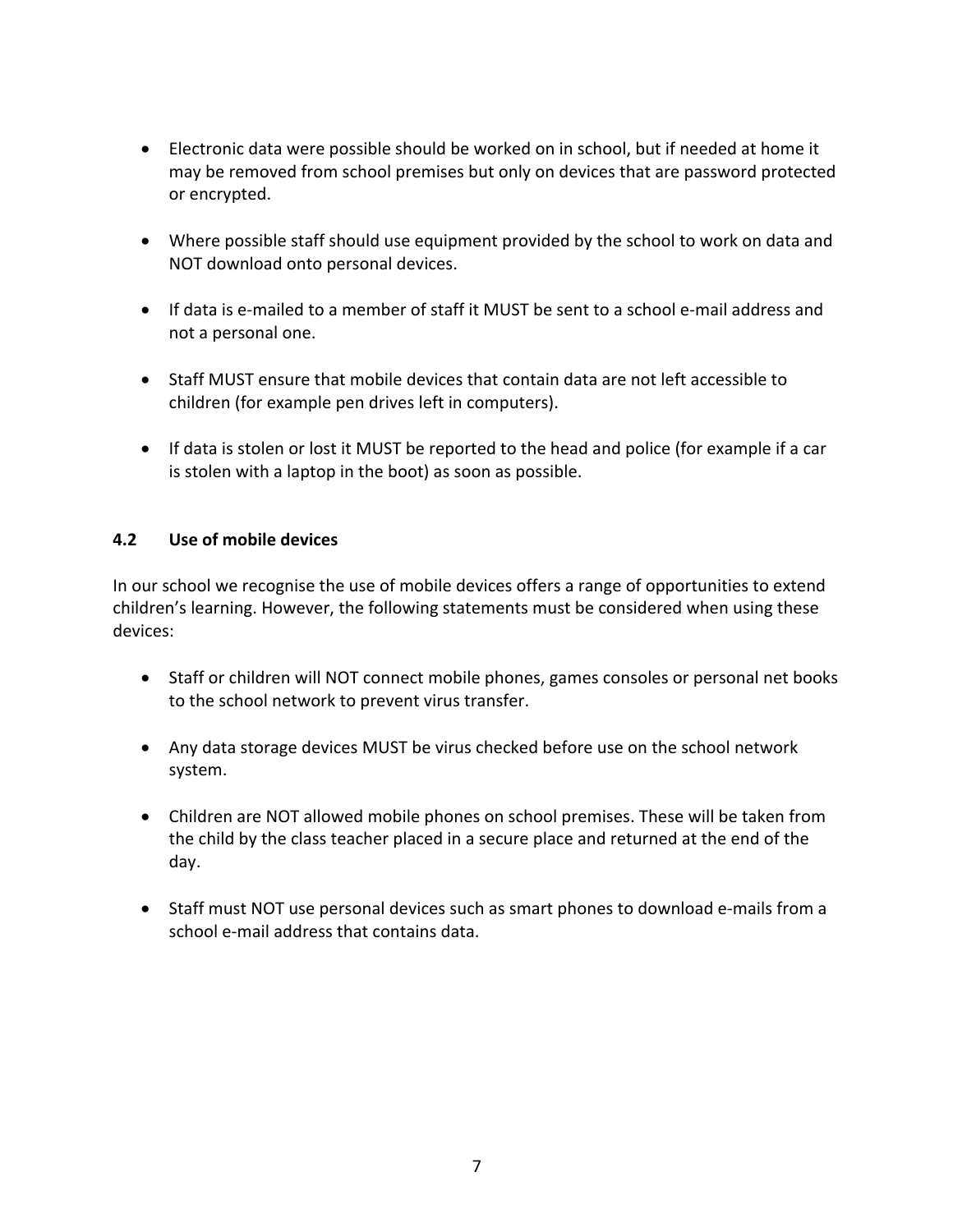#### **4.3 Use of digital media**

In our school we are aware of the issues surrounding the use of digital media online. All members of our school understand these issues and need to follow the school's guidance below.

- Photographs and videos of pupils and staff are regarded as personal data in terms of The Data Protection Act (1998) and we have written permission for their use from the individual and/or their parents or carers. Each parent gives consent electronically via the Parent Portal Any amendments can be made within the year by the parent or carer contacting the school office.
- Digital images MUST be stored on the school network, class section of the network, My Pictures. If on a teachers laptop it MUST be a school laptop and MUST be password protected. No digital images must be stored on personal devices for example mobile phones, cameras, laptops.
- Once children leave the school MOST photographs will be deleted the year after they have left. Some photos will be kept longer such as prospectus photos, special celebrations, class photos, whole school photos, special events (centenary) these will be kept as a historical record of these events.
- Staff and pupils are aware that full names and personal details will NOT be used on any digital media, particularly in association with photographs.
- Parents and carers that are invited to school events need to be made aware at the beginning of each event that the taking of photographs during the performance is permitted as long as they are for personal use. Where parents have breached these rules, parents will be asked to delete the images.
- All staff have been made aware of Social Networking Sites and been provided with Lancashire's advice on this. Staff MUST not use photographs taken on school premises on personal social networking sites.
- Staff MUST only use school equipment to take photographs of children and used for school purposes and photos should be deleted when no longer needed. Staff MUST NOT take photographs of children on their own personal equipment.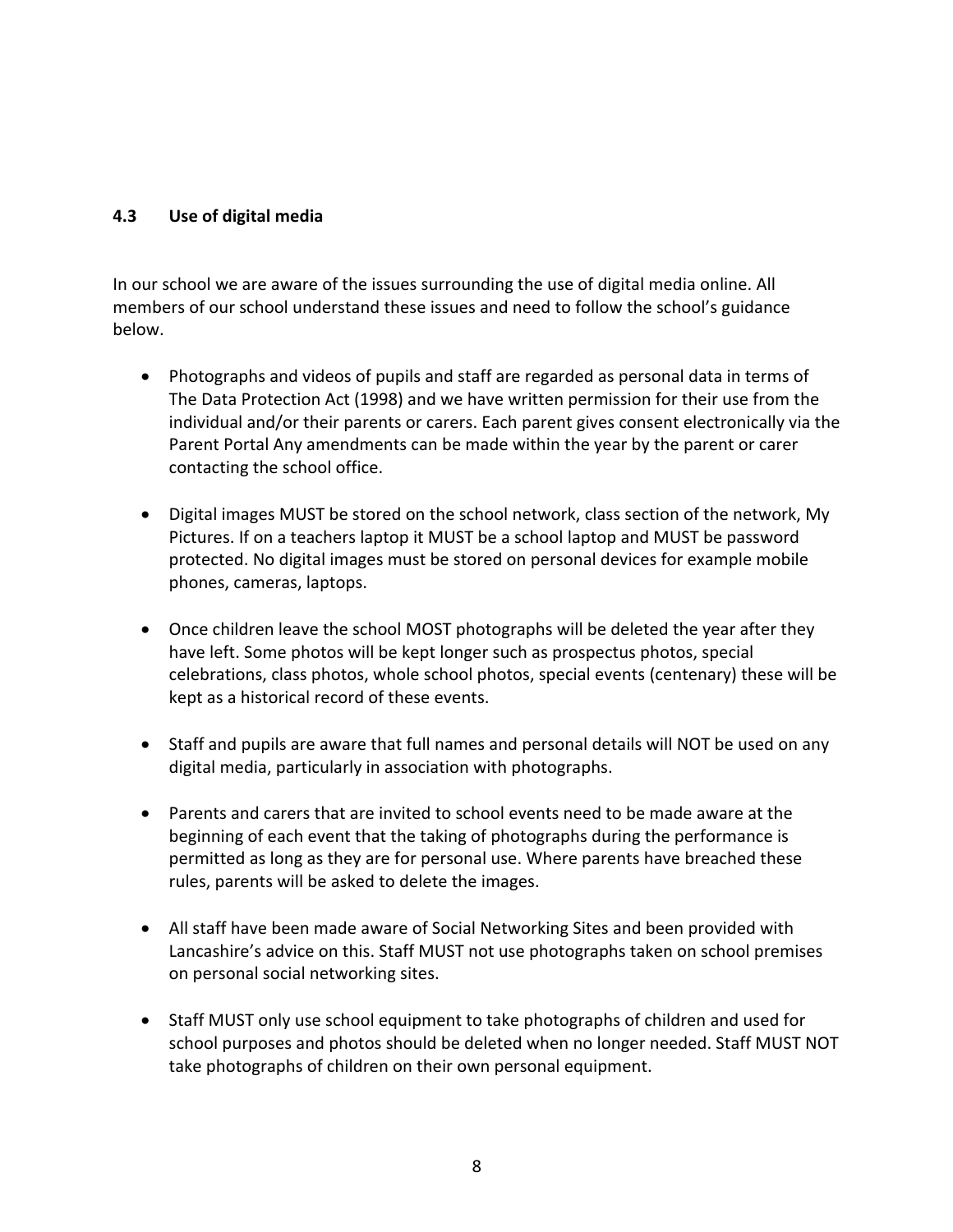- Students or volunteers within school should check with the class teacher for which children parental consent has been granted for students/volunteers to take and use photographs. The photographs taken
- Will only be used as evidence of work undertaken within the school and where possible students and volunteers should avoid taking photographs of children.
- All members of staff taking photographs will ensure that the subject of the photograph is appropriately dressed and not participating in activities that could be misinterpreted.

#### **4.4 Communication technologies**

In our school we use a variety of communication technologies and need to be aware of the benefits and associated risks.

Email:

In our school the following statements reflect our practice in the use of email.

- Any member of staff wishing to use e-mail to contact outside agencies on school business MUST use a school e-mail address that is connected thorough the Lancashire Grid for Learning service. Staff MUST NOT use personal e-mail addresses to contact staff, governors, parents or pupils.
- E-mail address can be set up for any member of staff needing one by speaking to the Head, Bursar or Computing Co-ordinator.
- The Lancashire Grid for Learning filtering service should reduce the amount of SPAM (Junk Mail) received on school e-mail accounts. Any incidents of SPAM should be reported to the Westfield Centre.
- All users are aware that they should not open attachments that they suspect may contain illegal content as they could inadvertently be committing a criminal act.
- All users are aware that e-mail is covered by The Data Protection Act (1988) and the Freedom of Information Act (2000), meaning that safe practice should be followed in respect of record keeping and security.
- All users are aware that all e-mail communications may be monitored at any time in accordance with the Acceptable Use Policy.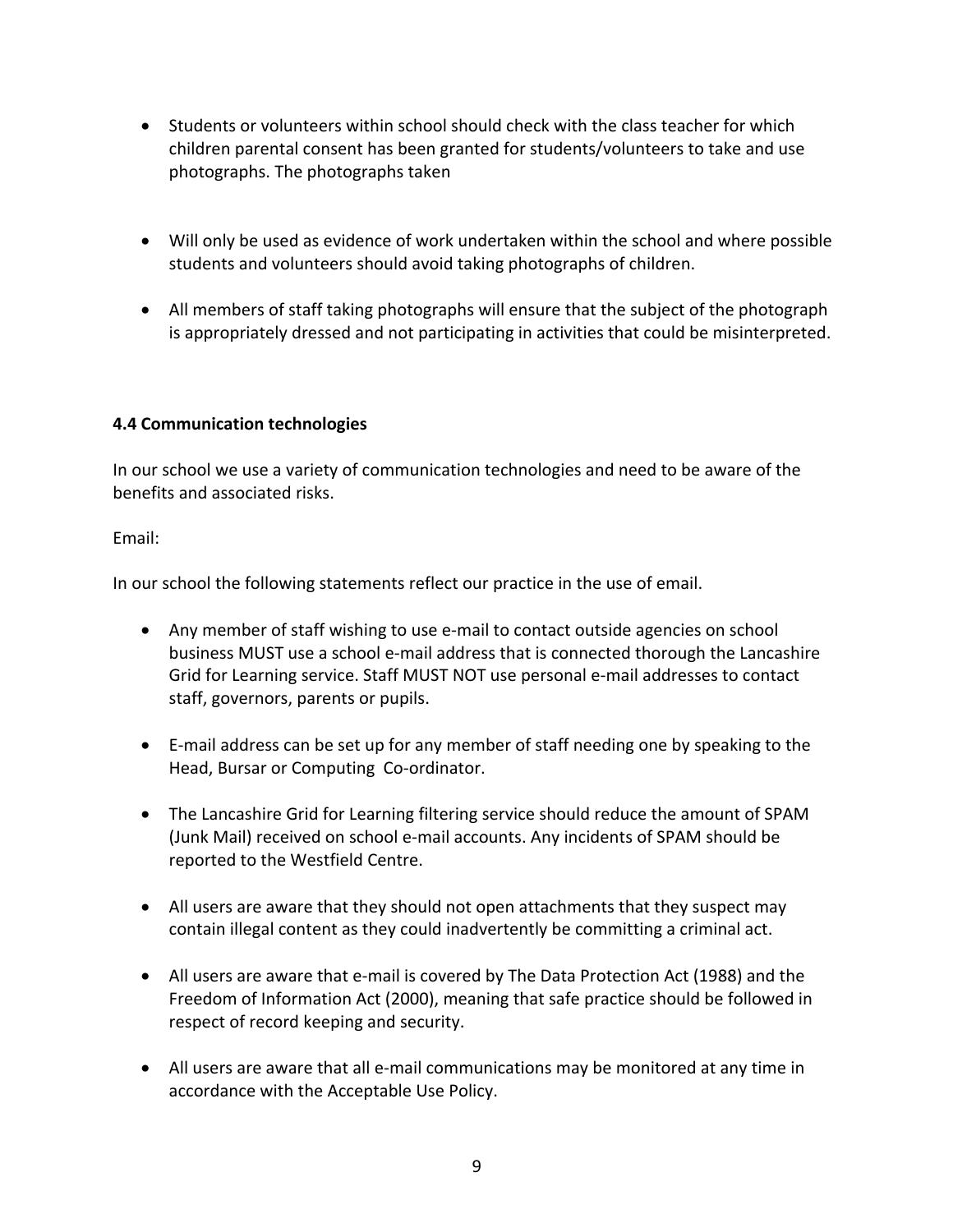• All users MUST immediately report any e-mail that makes them feel uncomfortable, is offensive, threatening or bullying in nature.

#### Social Networks:

Many adults and pupils regularly use Social Network sites, although the minimum age for registering for some of these excludes primary school pupils. These communication tools are, by default, 'blocked' through the internet filtering system for direct use in Lancashire schools.

In our school the following statements outline what we consider to be acceptable and unacceptable use of Social Network sites:

- If a social networking site is used by staff members, details must not be shared with pupils and privacy settings must be set at maximum and reviewed regularly.
- All staff MUST be aware that comments and photographs that are uploaded to Social Networking sites can be seen around the world and remain their forever.
- All staff using social networking sites MUST remember that content posted online should not:
	- o not contravene confidentiality,
	- o bring the school or staff into disrepute, -lead to valid parental complaints
	- $\circ$  be deemed derogatory towards the school and/or its employees -be deemed as derogatory towards pupils and/or parents and carers
	- $\circ$  Bring into question their appropriateness to work with children and young people. -not upload any photograph taken on school premises.
- Adults must not communicate with children using any digital technology where the content of the communication may be considered inappropriate or misinterpreted. Online communications with parents, past pupils or siblings of pupils, especially if under the age of 18 should be discouraged.
- Pupils must NOT be added as 'friends' on any Social Networking site.
- Staff using social networking sites MUST read the guidance supplied by Lancashire County Council.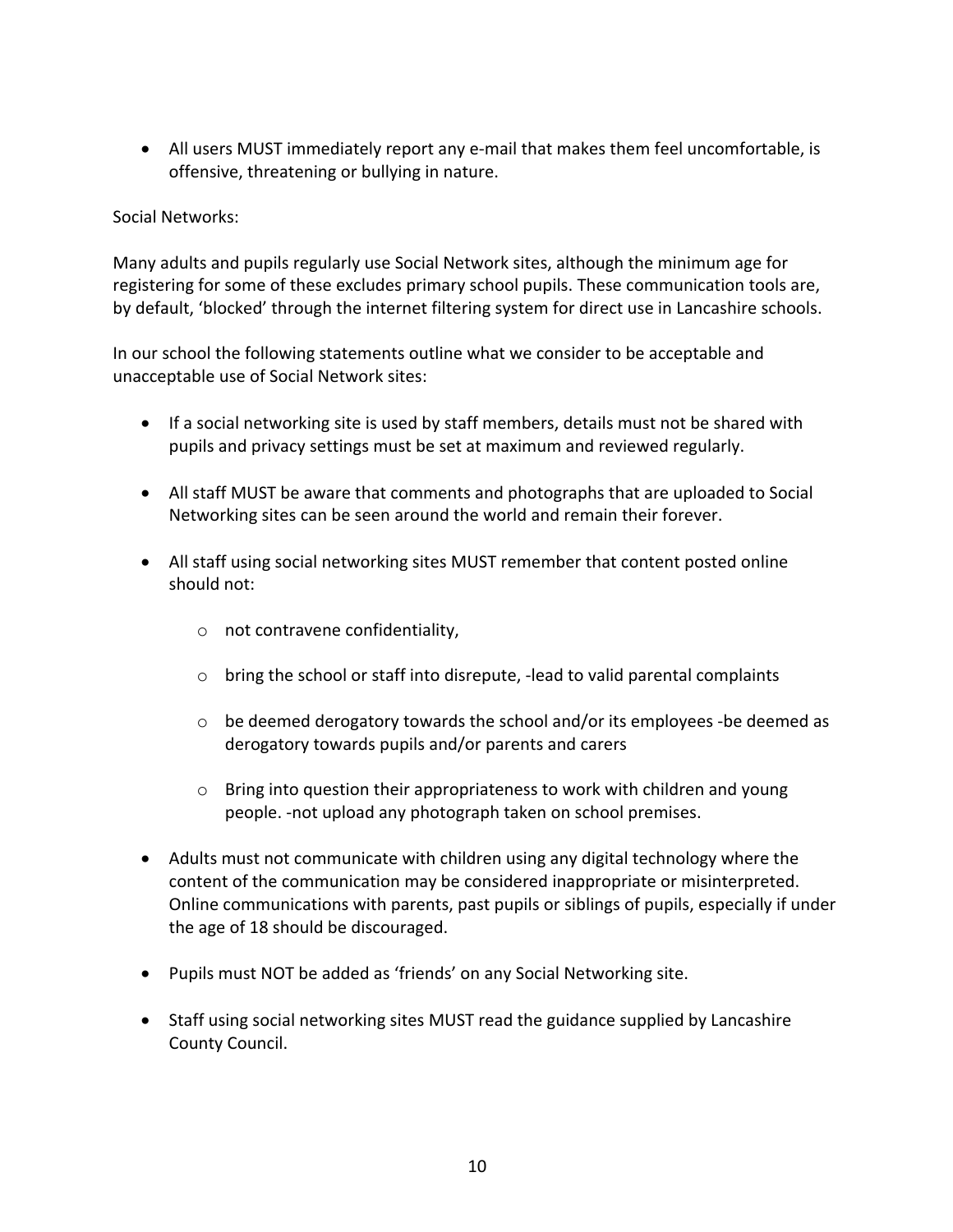• If there are any incidents of cyber bullying by pupils who have left the school or parents this MUST be reported to the head so that it can be dealt with by Human Resources.

The use of school Twitter and Facebook accounts:

We use social networking platforms such as Twitter and Facebook for a number of reasons:

- Social networking sites allow us to reach a very high proportion of our parents on a regular basis.
- Social networking sites are a quick and convenient way of disseminating news about what is happening in school on a regular and up to the minute basis.
- Social networking sites allow us to showcase the fantastic work that is going on in our school.
- Social networking sites allow us to communicate quickly and easily with our parents.
- Parents and other stakeholders can interact with social networking platforms much more easily than they can with the school website.

The head teacher will be the lead person in charge of the social networking platforms. Any derogatory/inappropriate comments or activity by parents or other persons will be dealt with in the same manner as if it was face to face.

Any inappropriate activity by members of school staff will be dealt with in accordance with the staff code of conduct policy.

Photos/videos will only be posted in accordance with the school photographic media policy.

#### Mobile telephones:

In our school the following statements outline what we consider to be acceptable and unacceptable use of Mobile telephones:

- Staff will not use or have mobile phones switched on during class time. It is not acceptable to use personal mobile phones to support lessons. Any member of staff failing to follow this guideline will be dealt with under disciplinary action.
- Mobile phones MAY be used in school in your own time and when there are no children present.
- In the case of emergencies the school office MUST be contacted and staff should make other members of their family aware of this.
- Visitors to school, volunteers and students MUST be made aware of the use of mobile phones in school and our duty of care to our children.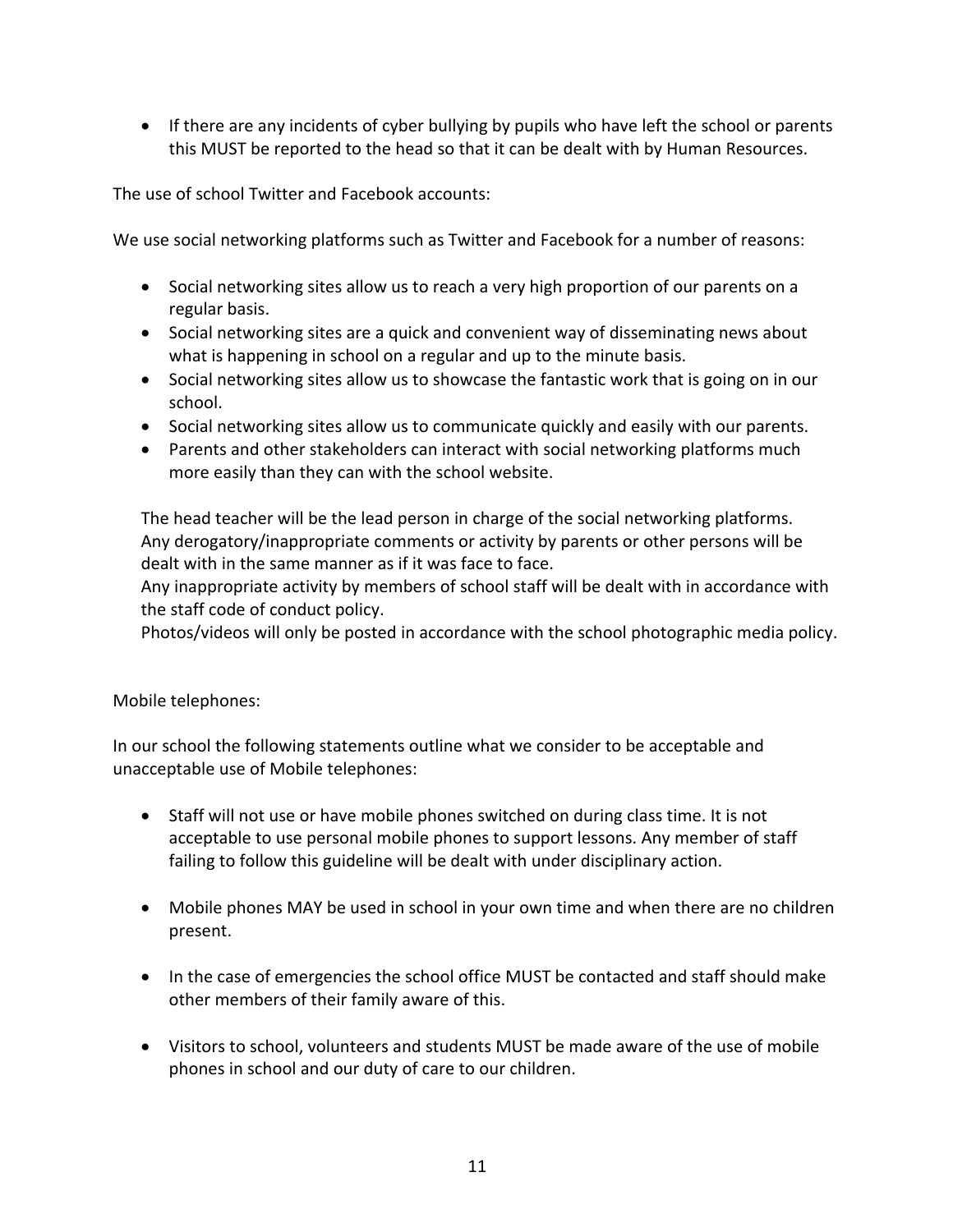• Staff on educational visits will provide as part of their risk assessment an emergency contact number, in the case of their own personal mobile phone this may be used for this purpose and for the duration of the visit only.

Web sites and other online publications

In our school the following statements outline what we consider to be acceptable and unacceptable use of Websites and other online publications:

- Materials that are downloadable from the school website must be in a read only format (eg PDF) to prevent changes happening.
- Information on the school website is available for the whole world to see.
- Teaching staff members have access to edit their own year group gallery.
- The Head Teacher has overall responsibility of the editing of the website.
- The school website contains on-line safety links for parents.
- All staff are aware of the guidance for the use of digital media on the website.
- All children as part of their curriculum incorporate on-line safety and the dos and don'ts of using the internet.

#### Video conferencing:

In our school the following statements outline what we consider to be acceptable and unacceptable use of Video conferencing:

- Parental permission is sought at the beginning of each year for every child for participation in video and photographs. It is important to remember that even though the children are not appearing 'live' on the internet the images that are broadcast from school during a video conference could be captured as a snapshot or video clip from a system receiving the message. Children whose parents do not want them to participate in videos WILL be out of camera shot.
- When video conferencing make sure that cameras are placed carefully and don't over look sensitive areas such as changing rooms or toilet areas.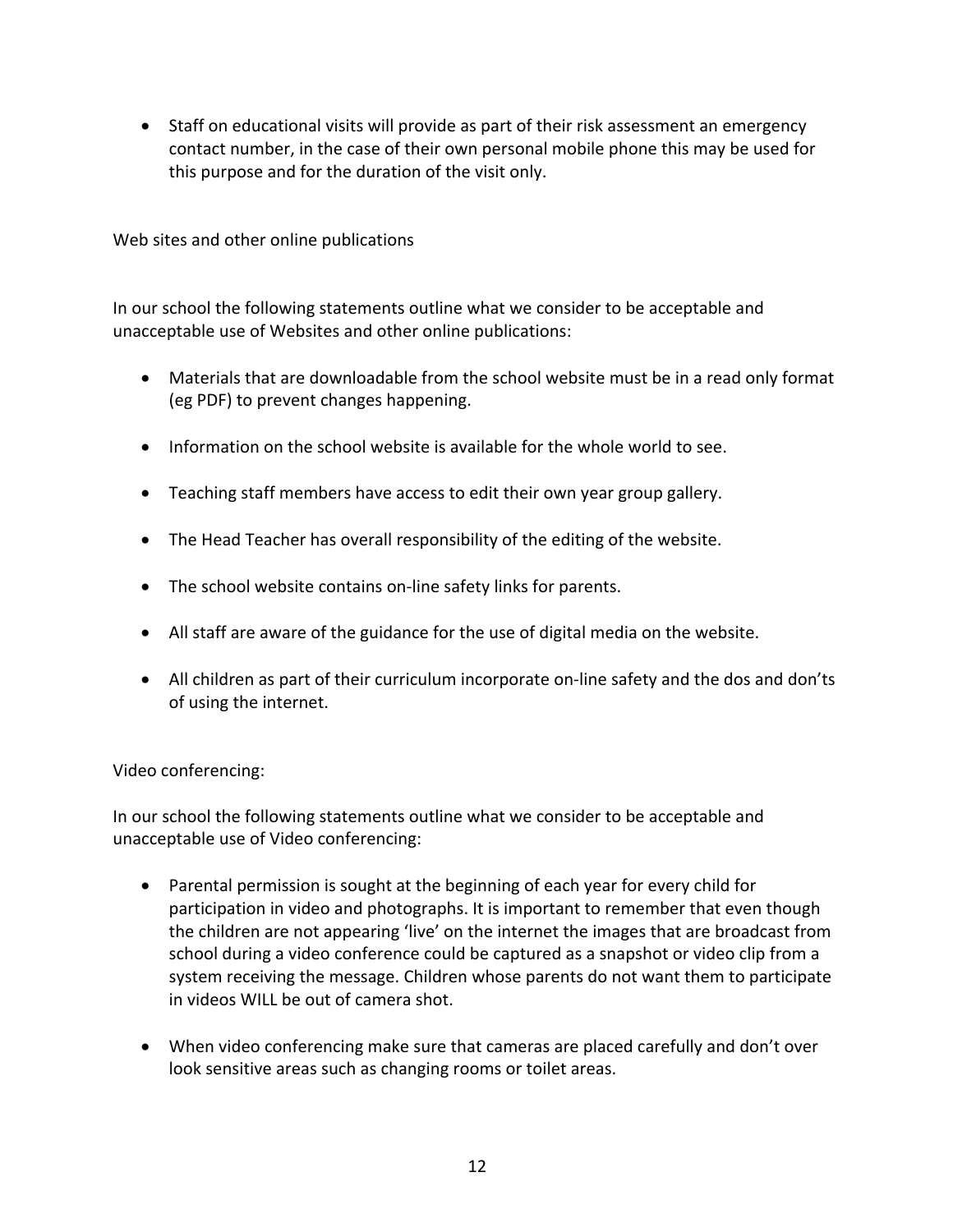- Approval for the Head MUST be obtained in advance of a video conferencing session taking place. All session MUST be logged including date, time and name of the external organisation/person taking part.
- Pupils using video conferencing equipment MUST be supervised at all the times.
- All staff supervising video conferencing equipment should know the procedure to follow if they are unhappy with the content of a VC session e.g. how to 'stop' or 'hang up' the call.
- Copyright, privacy and Intellectual Property rights (IPR) legislation will be breached if images, video or sound are recorded without permission.

#### Others:

We will update our policy as we introduce new technologies. We will consider what we feel to be acceptable and unacceptable use of these new technologies and risk assess them as we introduce them.

#### **4.5 Acceptable Use Policy (AUP)**

An Acceptable Use Policy is intended to ensure that all users of technology within school will be responsible and stay safe. It should ensure that all users are protected from potential risk in their everyday use of ICT for educational, personal and recreational purposes.

AUP's are recommended for all Staff, Pupils and Visitors/Guests and must be signed and adhered to by users before access to technology is allowed (see appendices 1, 2 and 3). We consider these as partnerships between parents/carers, pupils and the school to ensure users are kept safe when using technology. A list of children who, for whatever reason, are not allowed to access technology must be kept in school and be made available to all staff.

As a school we feel it is important that we provide our parents/carers with regular on-line safety updates and awareness meeting.

#### **4.6 Dealing with incidents**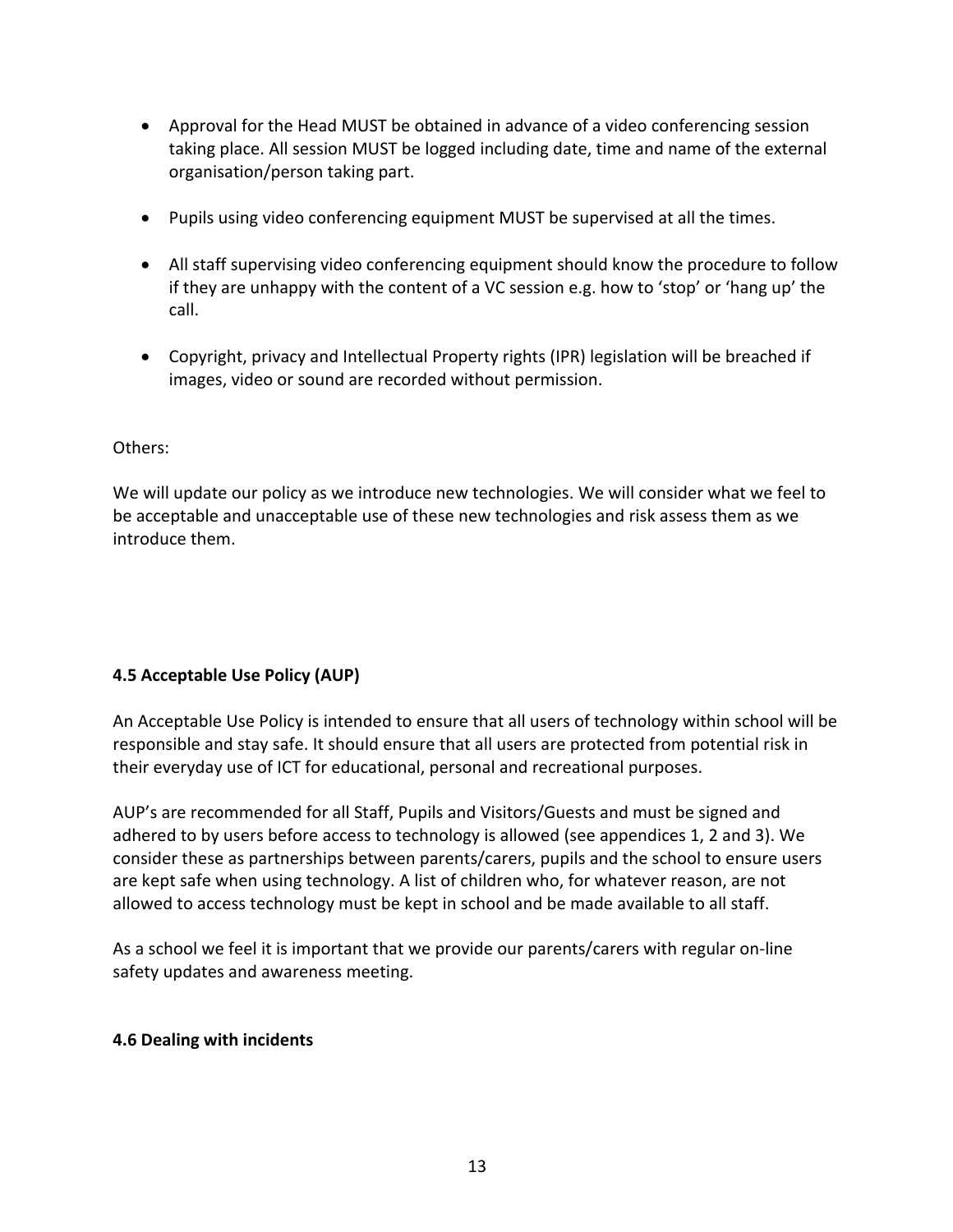An 'Initial Cause for Concern' sheet will be completed and handed to the on-line safety champion/DSL to record and monitor offences. These are located on the staffroom Safeguarding Board and in each classroom. These will be audited on a regular basis by the online safety champion and ICT subject leader.

#### Illegal offences

Any suspected illegal material or activity must be brought to the immediate attention of the Headteacher who must refer this to external authorities, eg police, CEOP, Internet Watch Foundation (IWF). Never personally investigate, interfere with or share evidence as you may inadvertently be committing an illegal offence. It is essential that correct procedures are followed when preserving evidence to protect those investigating the incident (see appendix 5). Always report illegal content to the International Watch Foundation (http://www.iwf.org.uk). They are licensed to investigate – schools are not.

Examples of illegal offences are:

- Accessing child sexual abuse images
- Accessing non-photographic child sexual abuse images
- Accessing criminally obscene adult content
- Incitement to racial hatred

More details regarding these categories can be found on the IWF website.

#### Inappropriate use

It is more likely that our school will need to deal with incidents that involve inappropriate rather than illegal misuse. It is important that any incidents are dealt with quickly and actions are proportionate to the offences see table below.

| Incident                                         | Procedure/Sanctions                                                                                                        |  |
|--------------------------------------------------|----------------------------------------------------------------------------------------------------------------------------|--|
| Accidental access to inappropriate<br>materials. | Close the laptop lid/Navigate to the<br>$\bullet$<br>home screen on the iPad<br>Child to tell a trusted adult<br>$\bullet$ |  |
|                                                  | Enter the details in the Incident Log<br>$\bullet$<br>and report to LGfL filtering services<br>if necessary.               |  |
|                                                  | Inform parents<br>$\bullet$                                                                                                |  |
|                                                  | Persistent 'accidental' offenders<br>$\bullet$<br>may need further disciplinary                                            |  |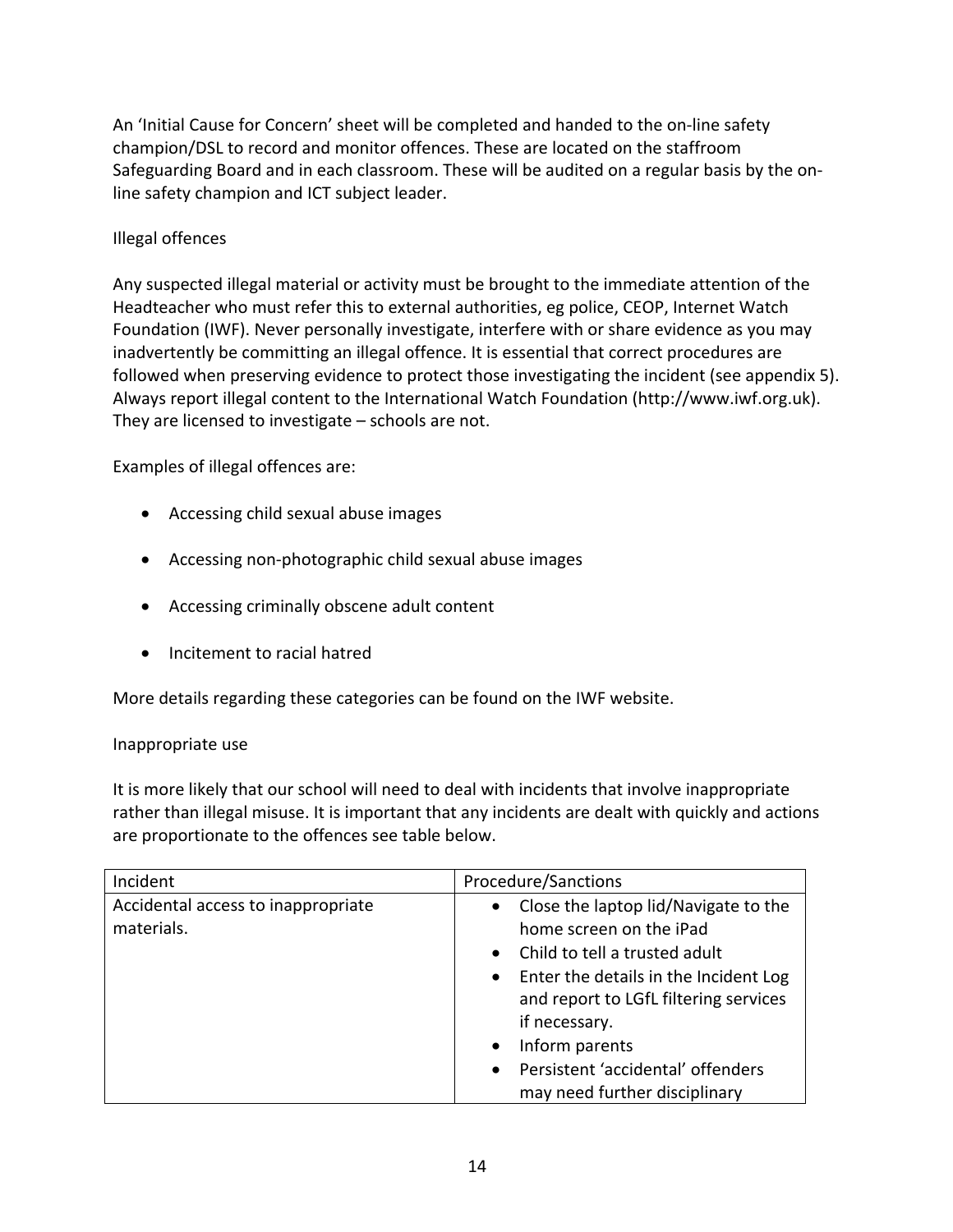|                                                          | action.                                                                                                                                                                                                                                                                                                                                                |
|----------------------------------------------------------|--------------------------------------------------------------------------------------------------------------------------------------------------------------------------------------------------------------------------------------------------------------------------------------------------------------------------------------------------------|
| Using other people's login and passwords<br>maliciously. | Inform designated on-line safety<br>$\bullet$<br>champion<br>Enter details into incident log<br>Additional awareness raising of on-<br>line safety issues and AUP with<br>individual child/classes<br>Inform parents<br>٠<br>More serious or persistent offences<br>may result in further disciplinary<br>action in line with the behaviour<br>policy. |
| Deliberate searching for inappropriate<br>materials.     | Inform designated on-line safety<br>٠<br>champion<br>Enter details into incident log<br>Additional awareness raising of on-<br>$\bullet$<br>line safety issues and AUP with<br>individual child/classes<br>Inform parents<br>More serious or persistent offences<br>may result in further disciplinary<br>action in line with the behaviour<br>policy. |
| Bringing inappropriate electronic files from<br>home.    | Inform designated on-line safety<br>champion<br>Enter details into incident log<br>Additional awareness raising of on-<br>line safety issues and AUP with<br>individual child/classes<br>Inform parents<br>More serious or persistent offences<br>may result in further disciplinary<br>action in line with the behaviour<br>policy.                   |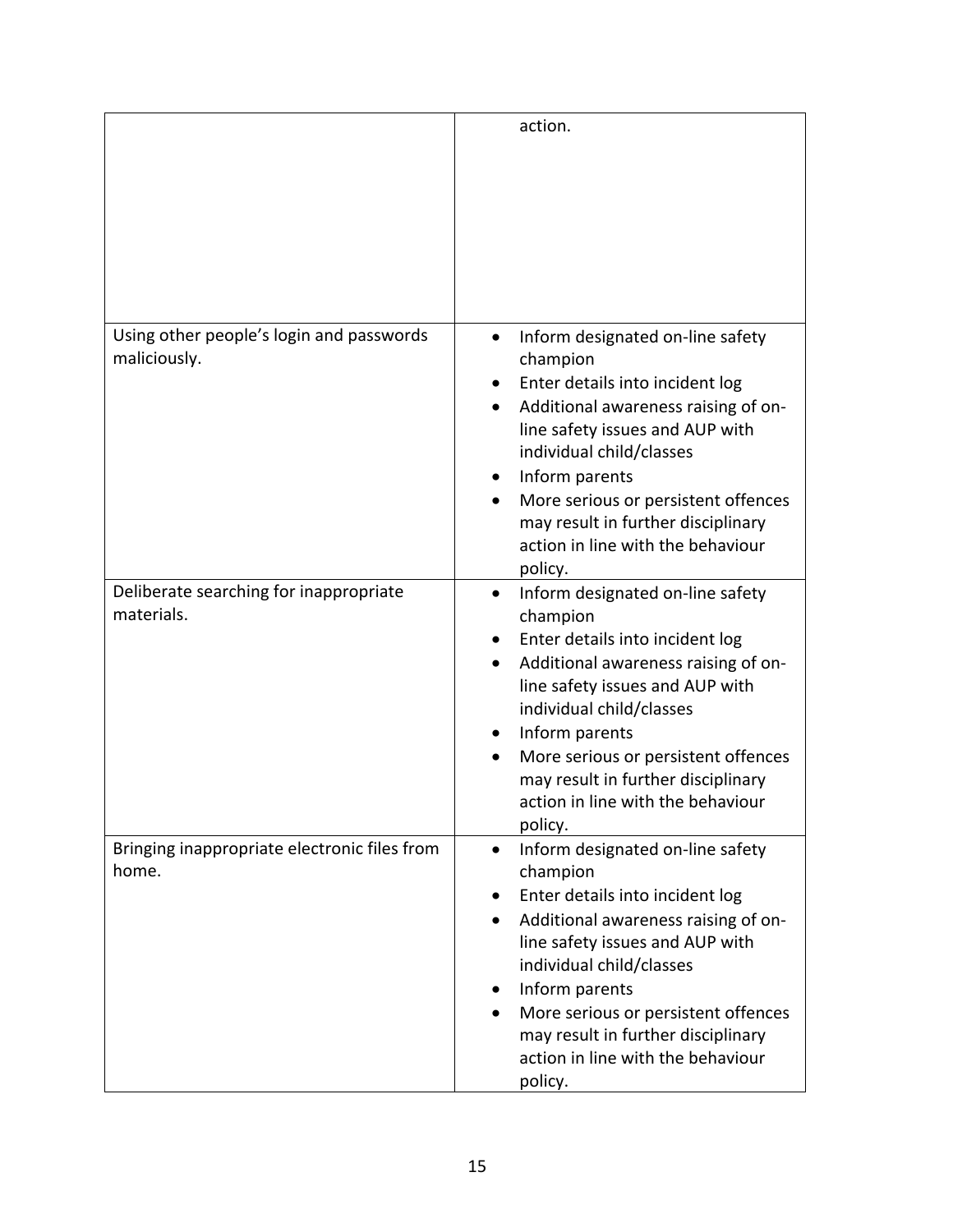- The on-line safety champion is responsible for dealing with on-line safety incidents.
- All staff are aware of different types of on-line safety incidents and how to respond appropriately.
- Children are informed of procedures through the Digital Literacy, On-line safety and Citizenship curriculum.
- Incidents will be monitor by the on-line safety champion and the ICT subject leader on a regular basis.
- Framework for responding to incidents will follow on-line safety incident/escalation procedures (see appendix 5)

#### **5. Infrastructure and technology**

Our school will ensure that our infrastructure /network is as safe and secure as possible. Our school subscribes to the Lancashire Broadband Service (one connect); internet content filtering service is provided by default (Net Sweeper). It is important to note that the filtering service offers a high level of protection but occasionally unsuitable content may get past the filter service. Sophos Anti-Virus software is included on the school's subscription and this has been installed on all computers and laptops in school and configured to receive regular updates.

#### Pupil Access:

The school will ensure that the use of Internet derived materials by staff and pupils complies with copyright law.

Pupils should be taught to be critically aware of the materials they read and shown how to validate information before accepting its accuracy

Passwords:

- All staff are aware of the guidelines in the Lancashire ICT security framework for schools.
- All staff have a user name and password to access the school network
- All classes have a user name and password to access the school network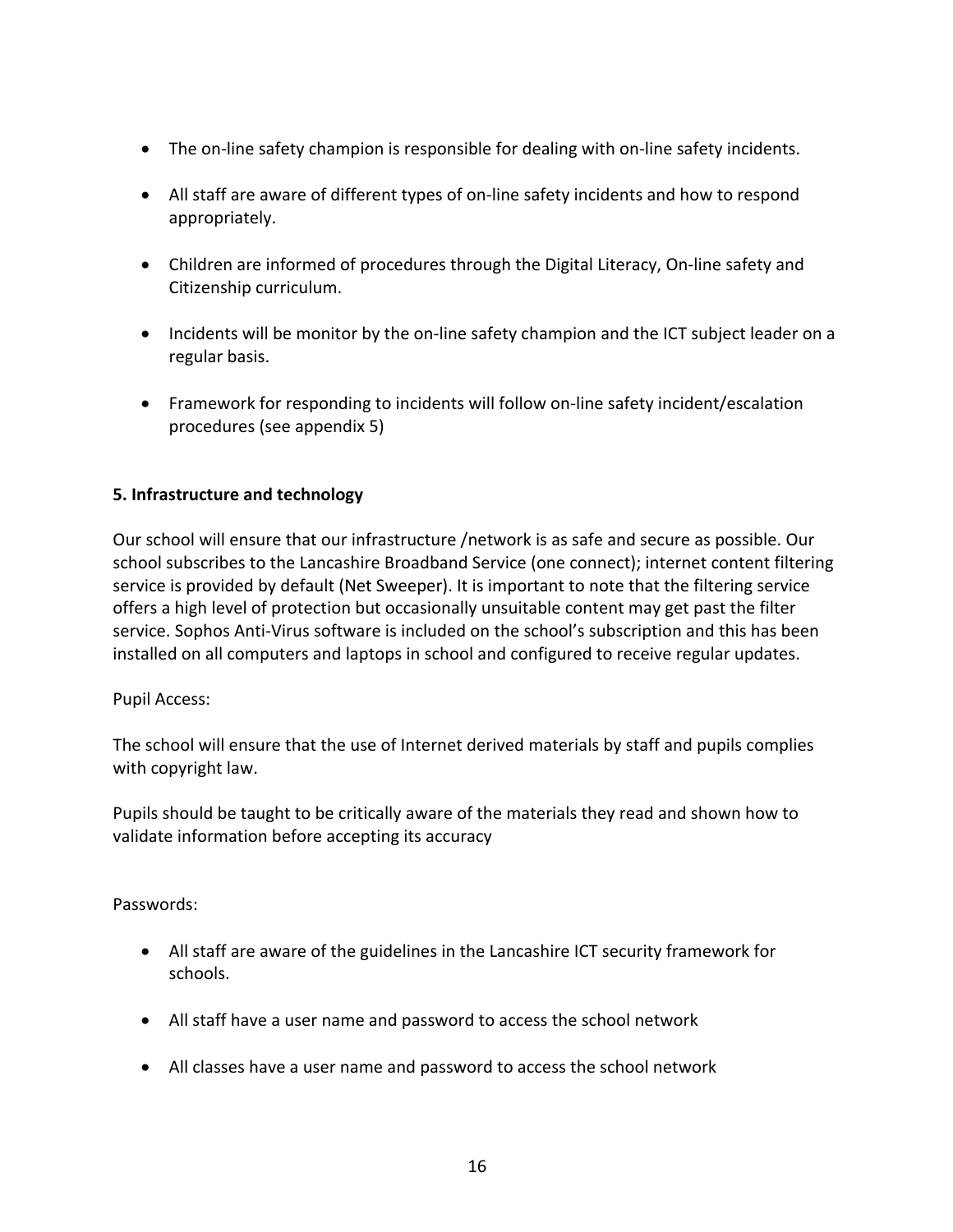- The administrator user name and password for the school network is known by the school business manager, the head teacher and the Computing subject leader.
- Children though their leaning about on-line safety are reminded of the importance of keeping passwords secure.
- All teacher laptops are password secured.

Software/hardware:

- All software bought by curriculum leaders is purchased with site licences to ensure that it can be installed on the school network.
- A record of up to date licences for software is maintained by the Computing subject leader.
- The Computing subject leader controls what software is installed onto the school system.

Managing the network and technical support:

- The servers, wireless system and cabling is located is a secure place were physical access is restricted.
- All wireless devices have had their security enabled.
- The wireless system is only accessible through a secure password.
- The ICT subject leader and technical support are responsible for managing the security of the school network.
- The safety and security of the network is reviewed on a regular basis
- All computers are regularly updated with critical software updates and patches
- All users have clearly defined access rights to our school network with use of usernames and in some cases passwords. Permissions are assigned by the Computing subject leader.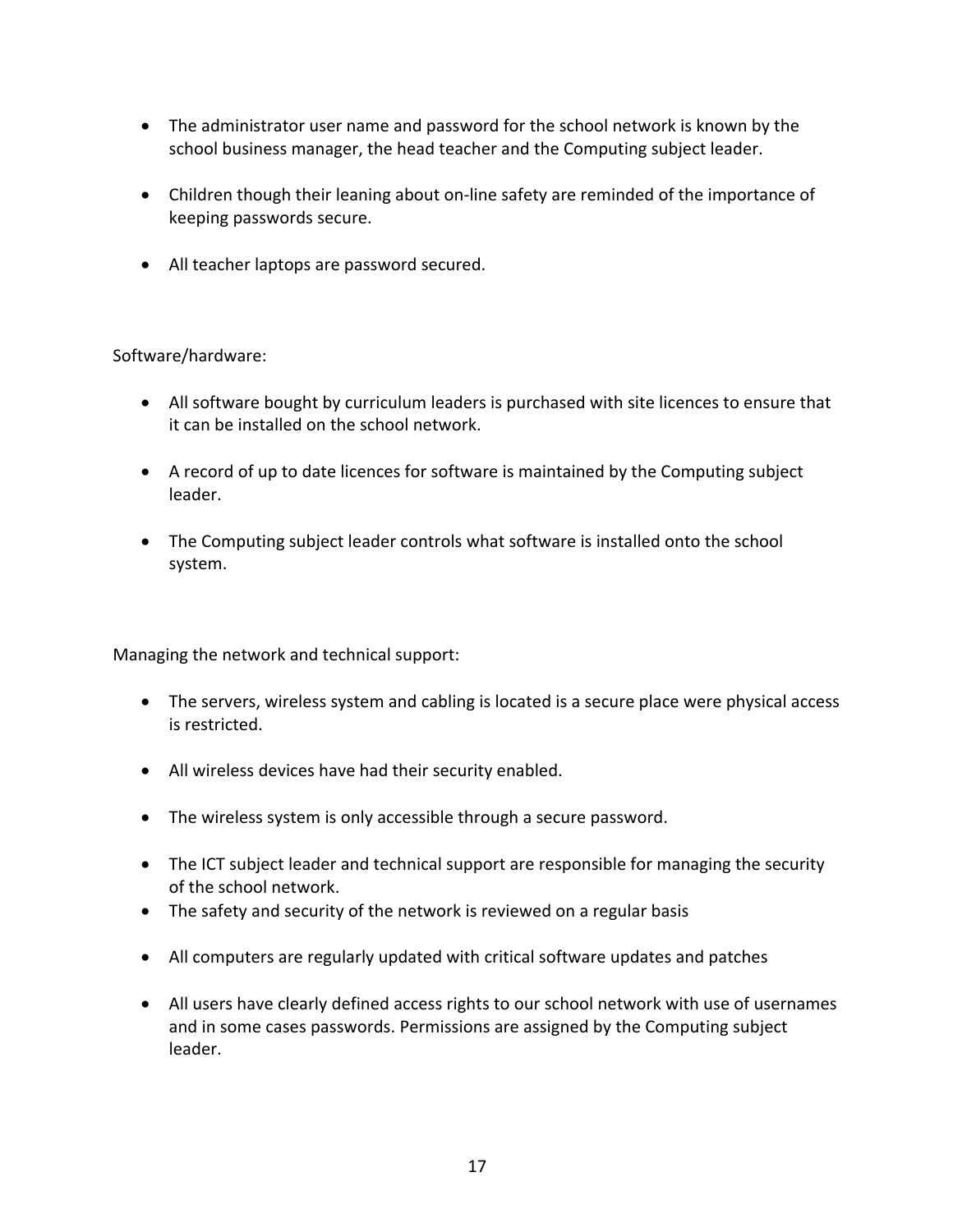- No users other than the administrator are allowed to download executable file or install software.
- Users report any evidence of a breach of security too the Computing subject leader.
- We are able to use pen drives that have been encrypted to store data on and will follow guidelines outlined in section 4.
- Where a teacher is provided with a school laptop this MUST be used solely for school business and not personal use.
- The Computing subject leader and on-line safety champion is responsible for liaising with and managing the technical support staff.

Filtering and virus protection:

- The school uses the LGfL filtering service (LightSpeed)
- Staff are to request the on-line safety champion to unblock certain websites.
- Staff inform the ICT subject leader of suspected or actual computer virus.

#### 6. Education and Training

In 21st Century society, staff and pupils need to digitally literate and aware of the benefits that use of technology can provide. However it is essential that pupils are taught to be responsible and safe users of technology, being able to recognise potential risks and knowing how to respond. They should for example, be able to communicate safely and respectfully online, be aware of the necessity to keep personal information private, be taught how to search effectively and be discerning in their evaluation of digital content and be aware of the need to respect copyright and Intellectual Property rights.

The three main areas of risk (as mentioned by Ofsted, 2013) that your school needs to be aware of are:

|  | <b>Area of Risk</b><br><b>Example of Risk.</b> |  |
|--|------------------------------------------------|--|
|--|------------------------------------------------|--|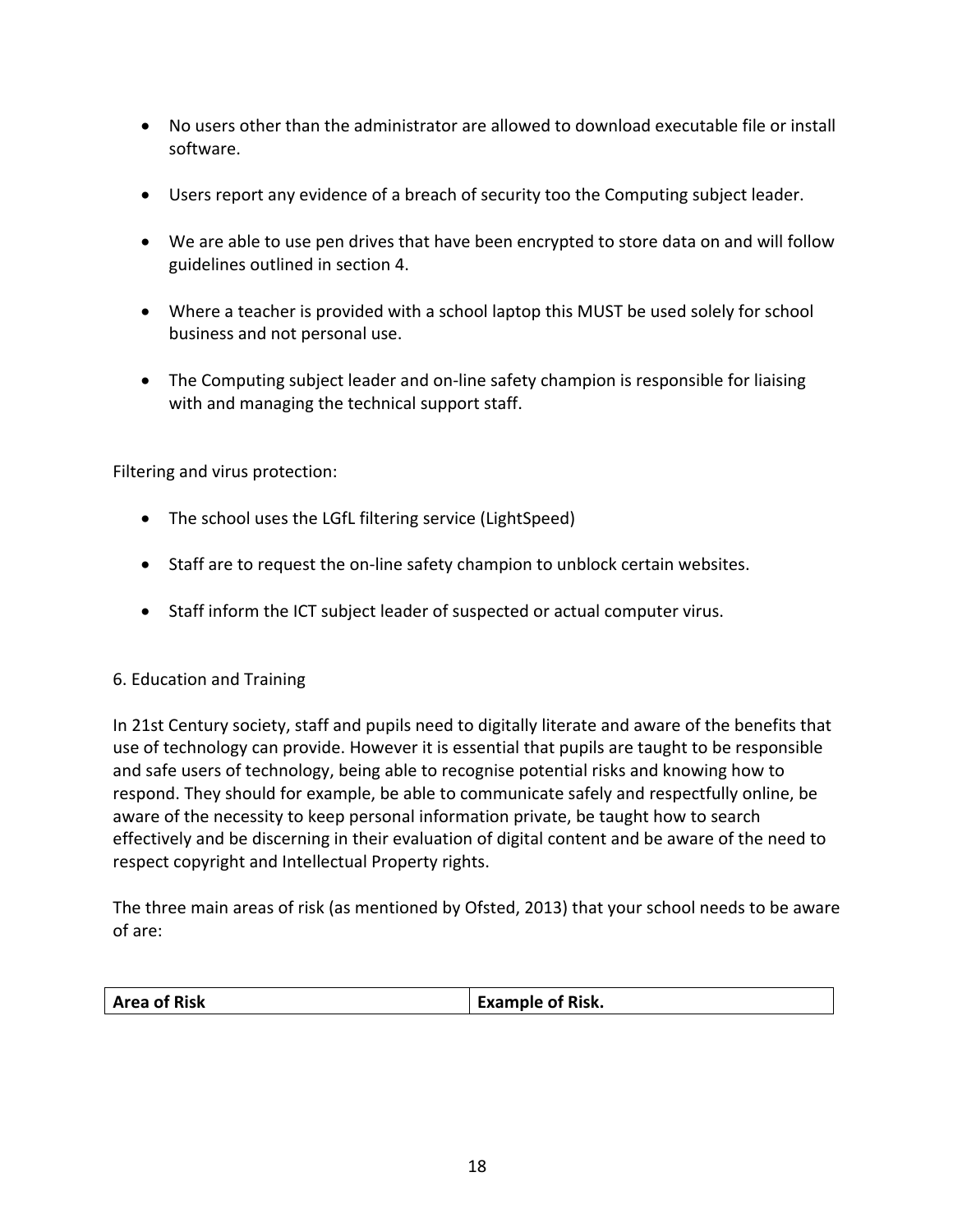| <b>Content:</b> Children need to be taught that not<br>all content is appropriate or from a reliable<br>source.                                                                             | Exposure to inappropriate content,<br>including online pornography,<br>ignoring age ratings in games<br>(exposure to violence associated with<br>often racist language), substance<br>abuse.<br>Lifestyle websites, for example pro-<br>$\bullet$<br>anorexia/self harm/suicide sites.<br>Hate sites.<br>$\bullet$<br>Content validation: how to check<br>authenticity and accuracy of online<br>content.     |
|---------------------------------------------------------------------------------------------------------------------------------------------------------------------------------------------|---------------------------------------------------------------------------------------------------------------------------------------------------------------------------------------------------------------------------------------------------------------------------------------------------------------------------------------------------------------------------------------------------------------|
| <b>Contact:</b> Children need to be taught that<br>contact may be made using digital<br>technologies and that appropriate conduct is<br>necessary when engaging with these<br>technologies. | Grooming<br>٠<br>Cyberbullying in all forms<br>Identity theft (including 'frape' -<br>hacking Facebook profiles) and<br>sharing passwords                                                                                                                                                                                                                                                                     |
| Conduct: Children need to be made aware<br>that their personal online behaviour can<br>increase the likelihood of, or cause harm to<br>them selves and others.                              | Privacy issues, including the disclosure<br>of personal information, digital<br>footprint and online reputation.<br>Health and well being-amount of time<br>$\bullet$<br>spent online (internet or gaming).<br>Sexting (sending and receiving of<br>$\bullet$<br>personally intimate images).<br>Copyright (little care or consideration<br>for intellectual property or<br>ownership-such as music or film). |

#### **6.1 On-line safety across the curriculum**

- It is vital that pupils are taught how to stay safe, protect themselves from harm and take a responsible approach to their own and others' on-line safety.
- We provide regular, planned on-line safety teaching within a range of curriculum areas using the Lancashire ICT progression document.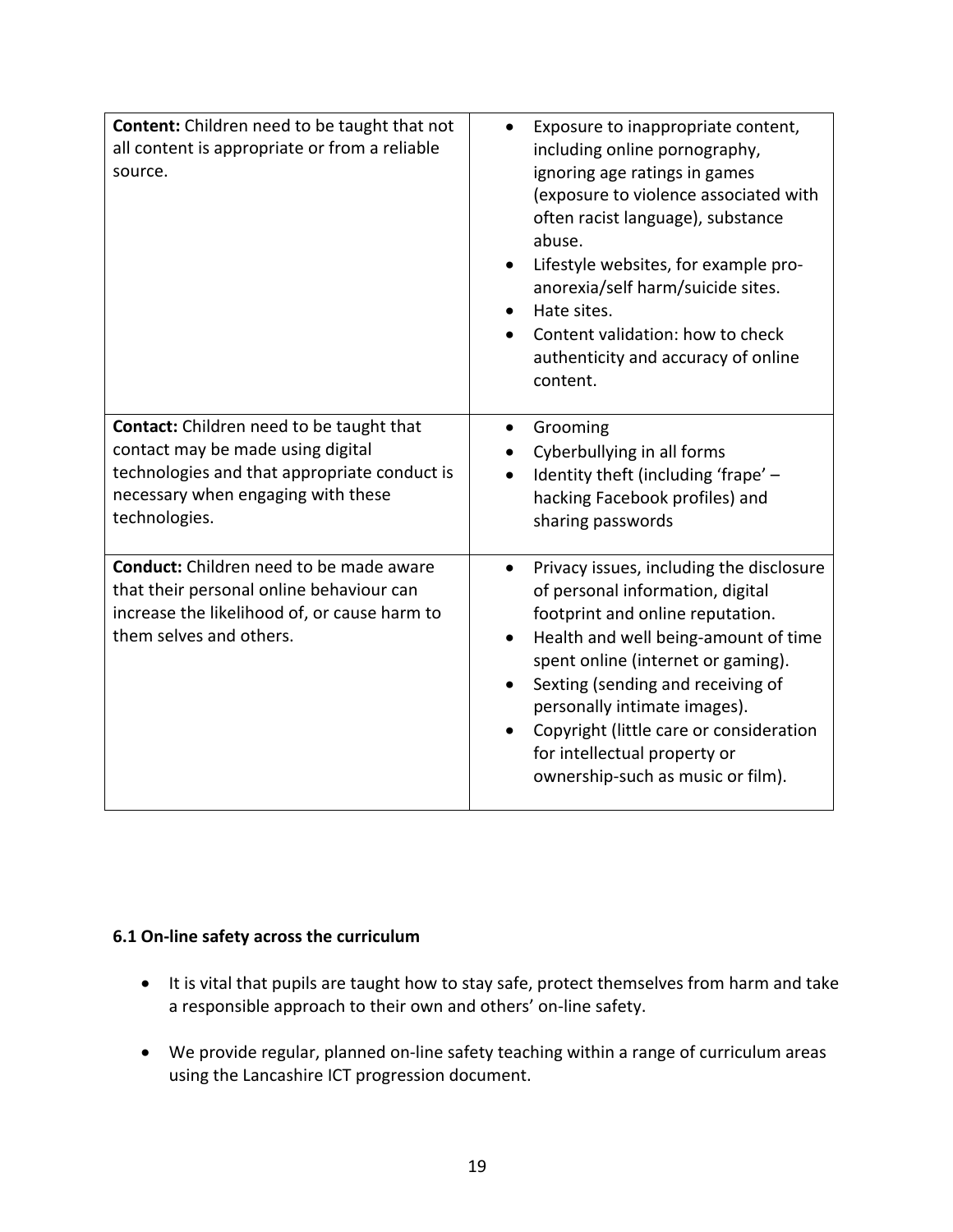- We have an additional focus in on-line safety on safer internet day each year.
- Pupils are taught to critically evaluate materials and develop good research skills through cross curricular teaching and discussions
- Provision for children with special educational needs will be differentiated and on individual IEP's
- We ensure that pupils develop an understanding of the important of acceptable use policy and are encouraged to adopt safe and responsible use of ICT both within and outside of school.
- Children are reminded of safe internet use by use of classroom displays, safety rules, acceptable use policy when logging onto the school network.

#### **6.2 Online Safety – Raising staff awareness**

- On-line safety training for staff is updated on a regular basis to ensure they are aware of their responsibilities as outlined within this policy.
- Advice and training of individuals will be provided by ICT subject leader and /or Lancashire Teacher Advisors.
- On-line safety training includes issues to make staff aware of their own personal safeguarding eg use of social networking sites.
- Training will be decided upon on the audit of staff needs carried out on a regular basis. The impact of training will be monitored on a yearly basis by the ICT subject leader.
- All staff are expected to promote and model responsible use of ICT and digital resources
- On-line safety training is provided within an induction programme for all new staff, volunteers and students to ensure that they are fully understand both school's on-line safety policy and acceptable use policy.

#### **6.3 On-line Safety – Raising parents/carers awareness**

"Parents often either underestimate or do not realise how often children and young people come across potentially harmful and inappropriate material on the internet and are often unsure about what they would do about it." (Byron Report, 2008).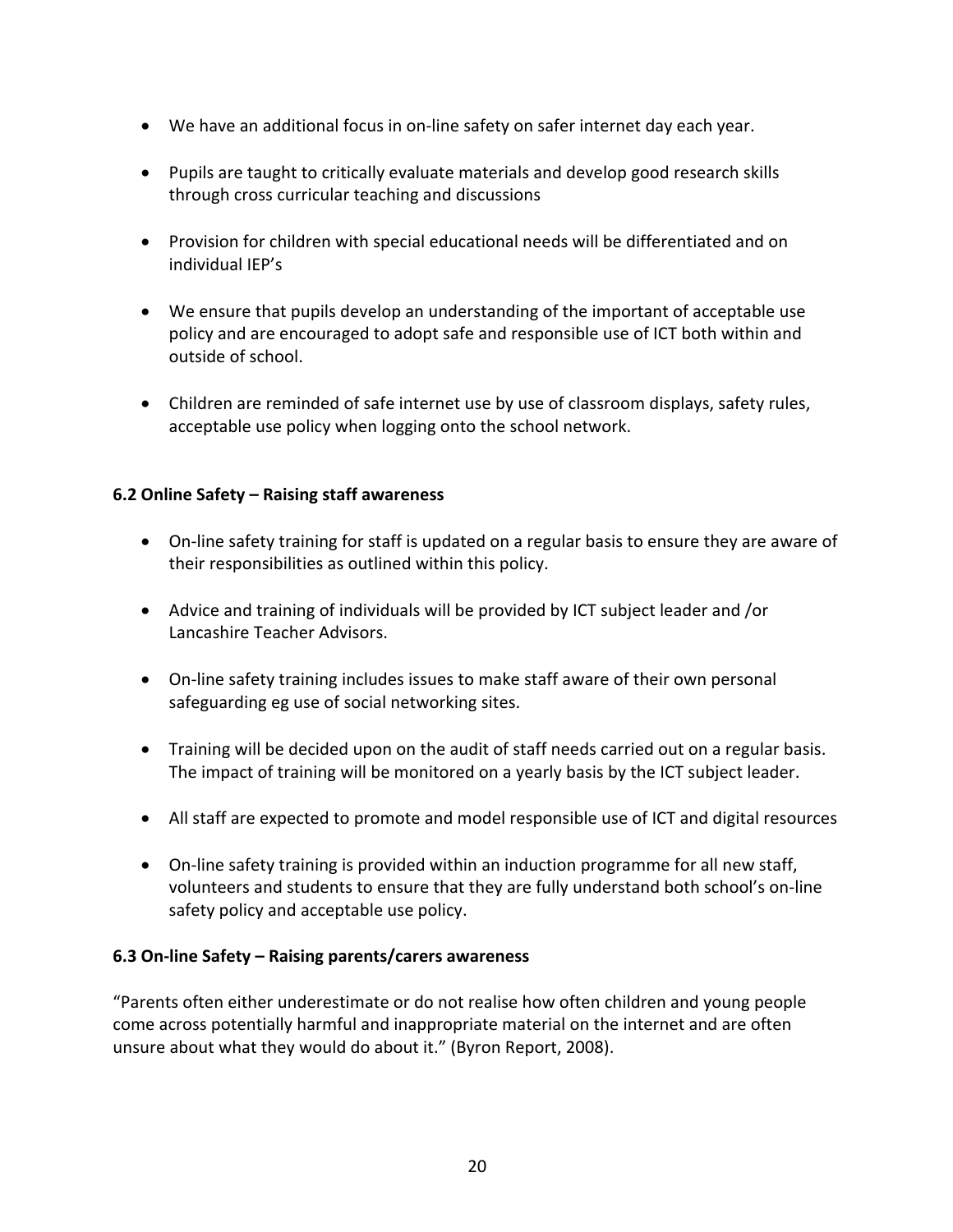Our school hold regular opportunities for parents and carers to be informed about on-line safety, including the benefits and the risks of using various technologies.

- We hold meeting for parents to attend
- We use newsletters to promote on-line safety awareness days
- We have links on the home of our website to Think You Know website.

#### **6.4 On-line Safety– Raising Governors' awareness**

The on-line safety policy is regularly review and approved by the governing body. The governor with responsibility for Computing is kept up to date with regular meetings with the Computing subject leader discussions at governor meetings.

#### **7 Monitoring Systems**

The monitoring software that we use in school is Lightspeed.

The monitoring systems we have in place are as follows:

- We will regularly review our on-line safety policy to ensure it is having the desired effect of keeping all users of technology safe.
- The on-line safety champion will monitor reports created by Lightspeed of suspicious behaviour on a weekly basis.
- ALL STAFF are responsible for monitoring children's online behavior on a day to day basis whilst in school.
- On-line safety incidents are to be recorded by adults who deal with the incident and will be monitored and reviewed by the on-line safety champion.
- Appropriate procedures will be followed using the 'Responding to on-line safety incident/escalation procedures' flow diagram.
- New technologies will be risk assessed before introducing them to children and the school network. As new technologies are introduced they will be included within the online safety policy.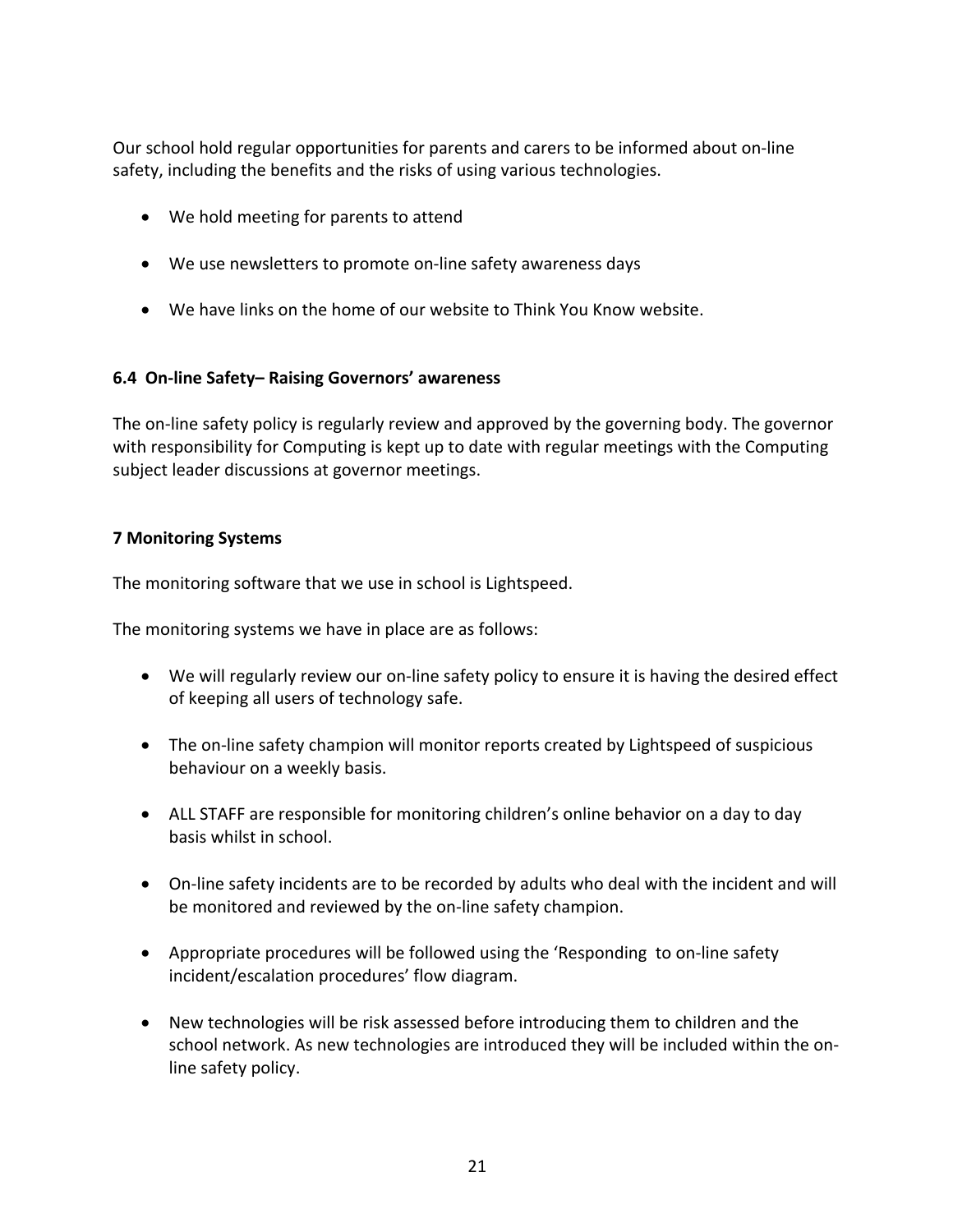- The on-line safety champion and ICT subject leader will analyse any incidents that occur to see if there is a recurring pattern eg specific days, times, classes, groups or individual children.
- These patterns will be addressed initially by the class teacher with circle time/PHSE sessions, discussions with parents. Then will follow more formal behaviour procedures set out in the Positive behaviour management policy.
- Staff, parents/carers, pupils and governors will be informed of any changes to on-line safety policy and practice.
- The AUPs will be reviewed on a yearly basis and will include reference to current trends and new technologies.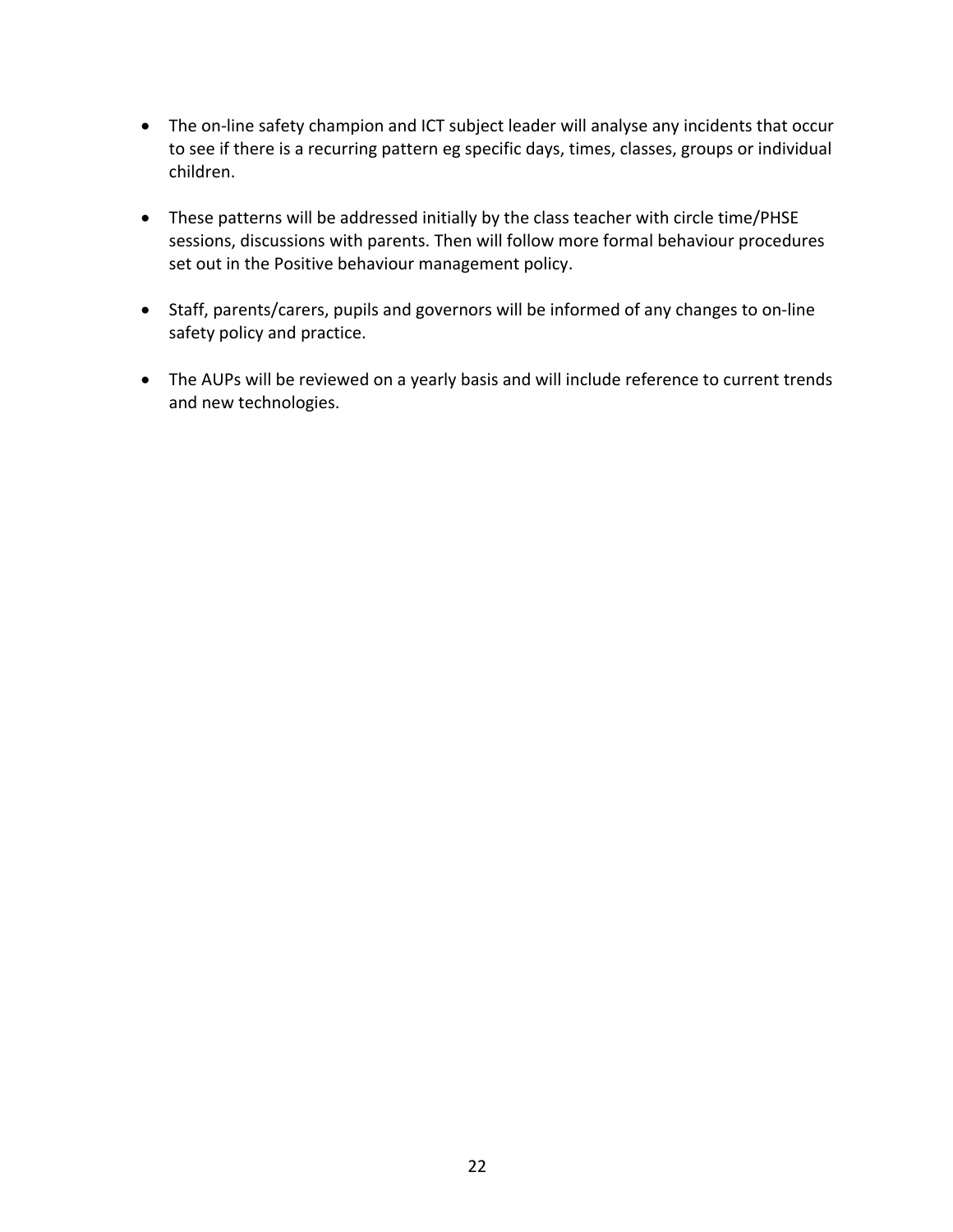### **On-line safety Incident Log**



| Date/Time<br>of Incident | Type of Incident | Name of pupils<br>and staff<br>involved | <b>System Details</b> | <b>Incident Details</b><br>(See Cause for Concern<br>sheets below) | <b>Actions Taken</b> |
|--------------------------|------------------|-----------------------------------------|-----------------------|--------------------------------------------------------------------|----------------------|
|                          |                  |                                         |                       |                                                                    |                      |
|                          |                  |                                         |                       |                                                                    |                      |
|                          |                  |                                         |                       |                                                                    |                      |
|                          |                  |                                         |                       |                                                                    |                      |
|                          |                  |                                         |                       |                                                                    |                      |
|                          |                  |                                         |                       |                                                                    |                      |
|                          |                  |                                         |                       |                                                                    |                      |
|                          |                  |                                         |                       |                                                                    |                      |